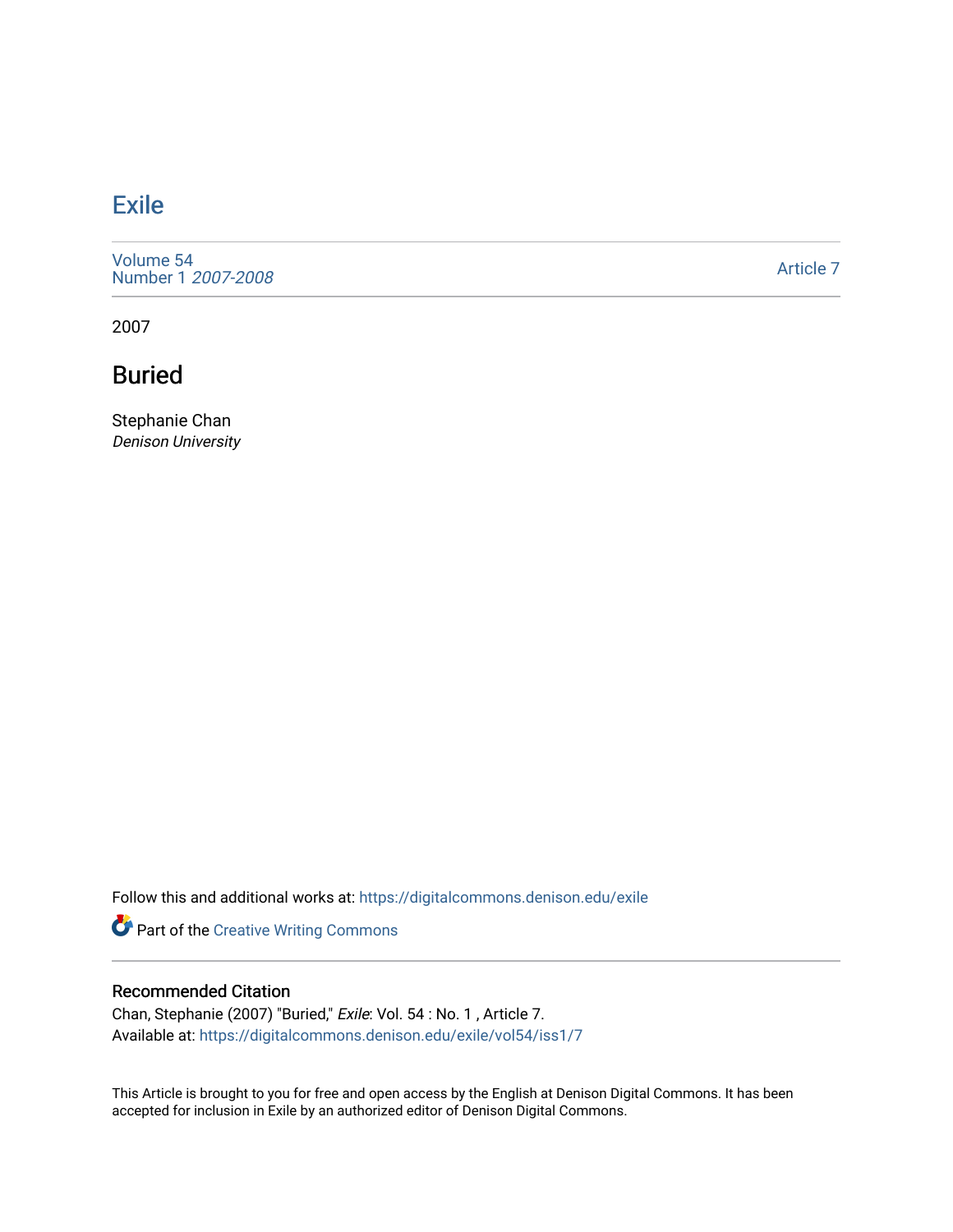## Buried

A man was walking along the beach when something in the sand caught his eye It was gold ---it caught the sunlight.

He was looking for earthworms to catch fish with on the beach when something in the sand caught his eye. He dug it up to find it was a gold tooth.

He was intrigued, he dug it up to find it was a gold tooth, to find it was connected to a skull.

And parts of a human skeleton, a hand tucked under the chin, were connected to the skull. He thought it looked very peaceful.

It looked like it had gone to sleep like that: he thought it looked peaceful. Then the children ran up to look.

The old people and locals were not surprised; they told the children who ran up to look about Nineteen Forty-Two.

About the hundreds who knelt here, blindfolded and bound, back in Nineteen